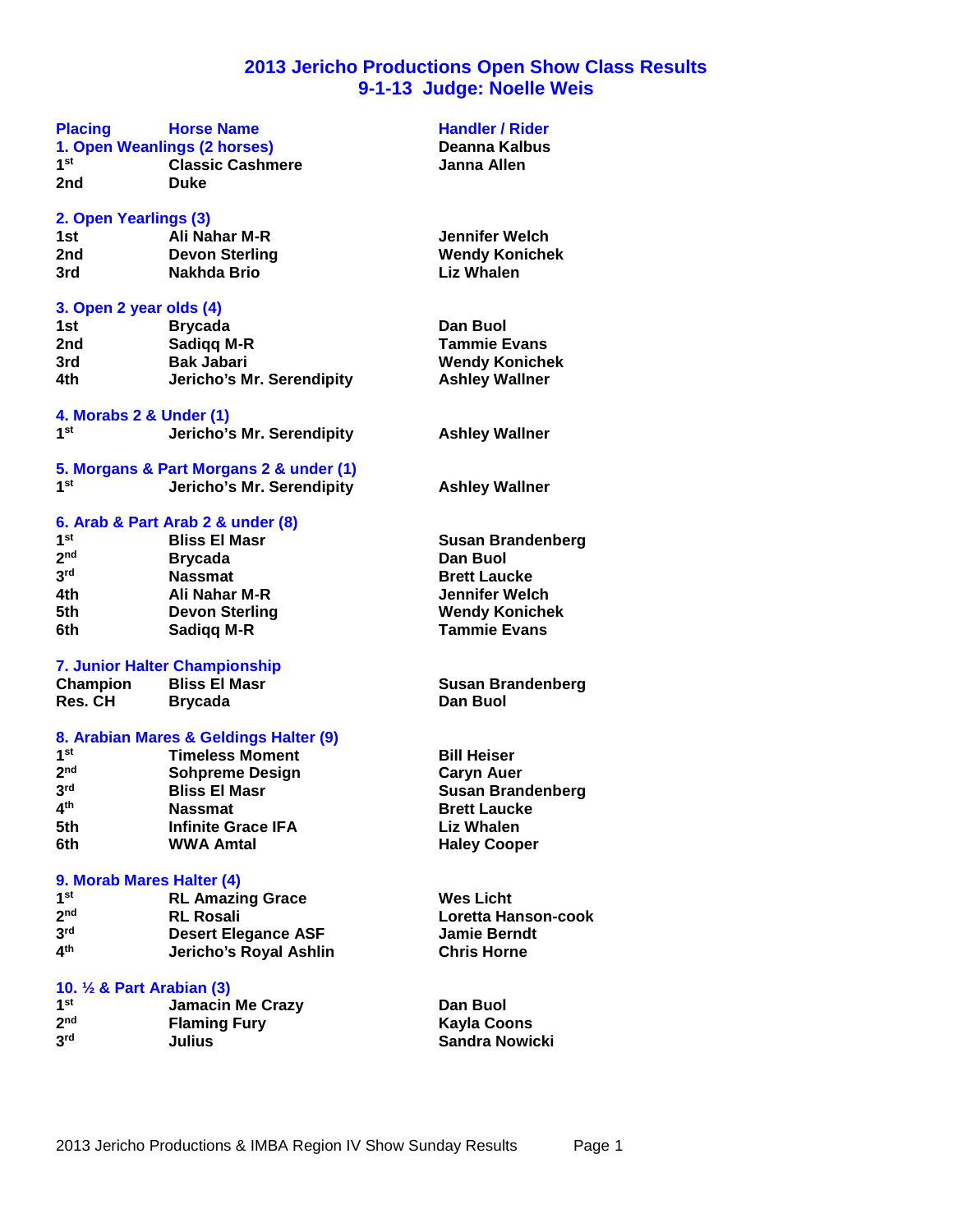|                 | 11. Morab Geldings (4)    |                            |
|-----------------|---------------------------|----------------------------|
| 1 <sup>st</sup> | Jericho's Thee Senor      | <b>Jamie Berndt</b>        |
| 2nd             | Jericho's Mr. Serendipity | <b>Ashley Wallner</b>      |
| 3rd             | <b>RL Royal Ranger</b>    | <b>Loretta Hanson-Cook</b> |
| 4th             | <b>Riley's Irish Luck</b> | <b>Lynn Beckford</b>       |
|                 | 12. Arabian Stallions (5) |                            |
| 1st             | <b>Snort n Blow</b>       | <b>Kimberly Conrad</b>     |
| 2nd             | <b>Al-Ikseer</b>          | <b>Brett Laucke</b>        |
| $2 - 1$         | Evende.                   | <b>DAM DUAL</b>            |

| zna | AI-IKSeer      | <b>Brett Laucke</b> |  |
|-----|----------------|---------------------|--|
| 3rd | Excada         | Dan Buol            |  |
| 4th | A Bit of Flash | Roger Odegard       |  |
| 5th | Ali Nahar M-R  | Jennifer Welch      |  |
|     |                |                     |  |

#### **13. Morab Stallions (1)**

#### **14. Open Morab (7)**

| 1st | <b>RL Amazing Grace</b>   | <b>Wes Licht</b>           |  |
|-----|---------------------------|----------------------------|--|
| 2nd | <b>Montego's Thunder</b>  | <b>Wendy Konichek</b>      |  |
| 3rd | <b>RL Rosali</b>          | <b>Loretta Hanson-Cook</b> |  |
| 4th | Jericho's Thee Senor      | <b>Ashley Wallner</b>      |  |
| 5th | Jericho's Mr. Serendipity | <b>Jamie Berndt</b>        |  |
| 6th | <b>Riley's Irish Luck</b> | <b>Lynn Beckford</b>       |  |

#### **15. Open Western Type (9)**

| 1st | <b>Crazy for the Liberty</b> | <b>Heather Kusel</b>  |
|-----|------------------------------|-----------------------|
| 2nd | <b>Timeless Moment</b>       | <b>Bill Heiser</b>    |
| 3rd | <b>Classic Cashmere</b>      | Deanna Knalbus        |
| 4th | <b>Flaming Fury</b>          | <b>Kayla Coons</b>    |
| 5th | Jericho's White Knight       | <b>Wendy Konichek</b> |
| 6th | <b>Cosmos Celeste</b>        | <b>Tea Knaus</b>      |

#### **16. Open Color Breeds (8)**

| 1 <sub>st</sub>          | <b>Jamacin Me Crazy</b>       |
|--------------------------|-------------------------------|
| 2 <sub>nd</sub>          | <b>RL Amazing Grace</b>       |
| 3 <sup>rd</sup>          | <b>Classic Cashmere</b>       |
| $\mathbf{A}^{\text{th}}$ | <b>RL Rosali</b>              |
| 5 <sup>th</sup>          | <b>Jericho's White Knight</b> |
| 6 <sup>th</sup>          | <b>Clouds Legacy</b>          |

#### **17. Open English Type (9)**

| 1st | <b>Snort n Blow</b>       |
|-----|---------------------------|
| 2nd | <b>Timeless Moment</b>    |
| 3rd | <b>CMA Taxx Return</b>    |
| 4th | <b>Queen Chances Are</b>  |
| 5th | <b>Infinite Grace IFA</b> |
| 6th | <b>Roamin for Love</b>    |

#### **18. Open Morgan (4)**

| 1 <sup>st</sup> | <b>CMA Taxx Return</b>   |
|-----------------|--------------------------|
| 2 <sub>nd</sub> | <b>Queen Chances Are</b> |
| 3rd             | Jericho's White Knight   |
| 4th             | <b>Cosmos Celeste</b>    |

#### **19. Open Pony/Mini Halter (3)**

| 1 <sup>st</sup> | <b>Flaming Fury</b> | Kayla Coons                |
|-----------------|---------------------|----------------------------|
| 2nd             | Whiskey             | <b>Miranda Henningfeld</b> |
| 3rd             | <b>Revelations</b>  | Alyssa Mohr                |

| <b>Kimberly Conrad</b> |
|------------------------|
| <b>Brett Laucke</b>    |
| Dan Buol               |
| Roger Odegard          |
| Jennifer Welch         |

**Liz Whalen** 

| Wes Licht             |
|-----------------------|
| <b>Wendy Konichek</b> |
| Loretta Hanson-Cook   |
| <b>Ashley Wallner</b> |
| <b>Jamie Berndt</b>   |
| Lynn Beckford         |

**Dan Buol Wes Licht Deanna Kalbus th RL Rosali Loretta Hanson-Cook Wendy Konichek Rose Rutta** 

**Kimberly Conrad 2011 Bill Heiser Sarah Ackermann Shannon Ott-Polzin Liz Whalen Sheri Williams** 

**Sarah Ackermann Shannon Ott-Polzin Wendy Konichek 4th Cosmos Celeste Tea Kraus**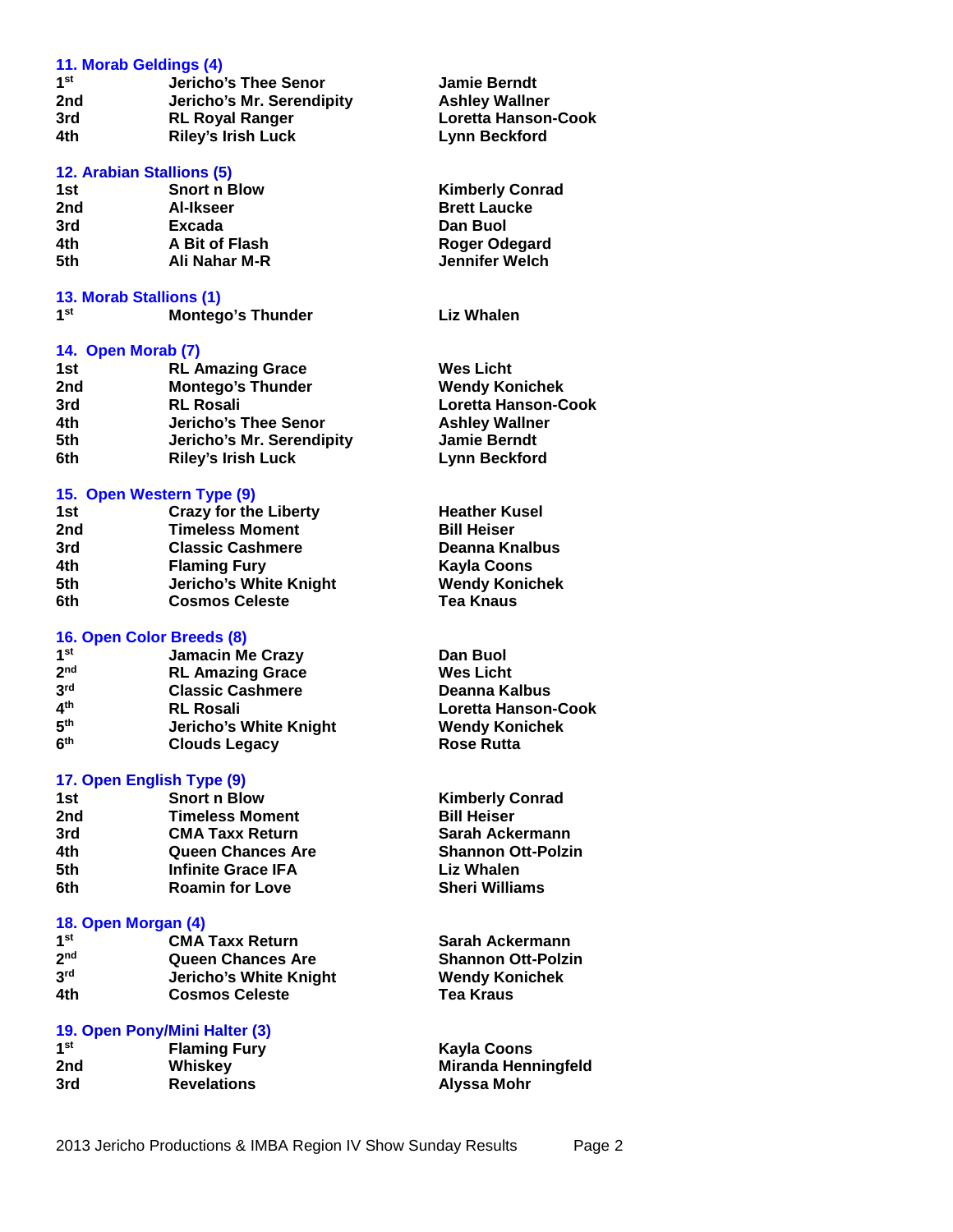#### **20. Open 1/2 & Part Morgan (6)**

| 1 <sup>st</sup>          | <b>Montego's Thunder</b>   |
|--------------------------|----------------------------|
| 2 <sub>nd</sub>          | <b>RL Rosali</b>           |
| 3rd                      | <b>RL Royal Ranger</b>     |
| $\mathbf{A}^{\text{th}}$ | <b>Flaming Fury</b>        |
| 5 <sup>th</sup>          | <b>Rileys Irish Luck</b>   |
| 6 <sup>th</sup>          | <b>Desert Elegance ASF</b> |

#### **21. Open Hunter/Dressage Type (9)**

| 1 <sub>st</sub>          | <b>Sohpreme Design</b>   |
|--------------------------|--------------------------|
| 2 <sub>nd</sub>          | <b>Montego's Thunder</b> |
| $3^{\mathsf{rd}}$        | <b>Cracker Jack</b>      |
| 4 <sup>th</sup>          | <b>Flaming Fury</b>      |
| $\mathbf{5}^{\text{th}}$ | <b>Jamacin Me Crazy</b>  |
| 6 <sup>th</sup>          | <b>Timeless Moment</b>   |

#### **22. Open Stallions (4)**

| 1 <sup>st</sup>          | Snort n blow             | <b>Kimberly Conrad</b> |
|--------------------------|--------------------------|------------------------|
| 2 <sub>nd</sub>          | Al-Ikseer                | <b>Brett Laucke</b>    |
| 3rd                      | Jericho's White Knight   | <b>Wendy Konichek</b>  |
| $\mathbf{A}^{\text{th}}$ | <b>Montego's Thunder</b> | <b>Liz Whalen</b>      |

#### **23. Open Geldings (9)**

| 1 <sup>st</sup> | <b>Jamacin Me Crazy</b> | Dan Buol                   |
|-----------------|-------------------------|----------------------------|
| 2 <sub>nd</sub> | <b>Sohpreme Design</b>  | <b>Caryn Auer</b>          |
| 3 <sup>rd</sup> | <b>CMA Taxx Return</b>  | Sarah Ackermann            |
| 4 <sup>th</sup> | <b>WWA Amtal</b>        | <b>Haley Cooper</b>        |
| 5 <sup>th</sup> | <b>RL Royal Ranger</b>  | <b>Loretta Hanson-Cook</b> |
| 6 <sup>th</sup> | <b>Roaming for Love</b> | <b>Sheri Williams</b>      |

#### **24. Open Mares (9)**

| 1 <sub>st</sub>          | <b>Crazy for the Lil Lady</b> |
|--------------------------|-------------------------------|
| 2 <sub>nd</sub>          | <b>Timeless Moment</b>        |
| 3 <sup>rd</sup>          | <b>RL Amazing Grace</b>       |
| $\mathbf{A}^{\text{th}}$ | <b>Infinite Grace IFA</b>     |
| 5 <sup>th</sup>          | <b>RL Rosali</b>              |
| 6 <sup>th</sup>          | <b>Flaming Fury</b>           |

#### **25. Supreme Morab Halter**

| <b>Champion</b> | <b>RL Amazing Grace</b>     |
|-----------------|-----------------------------|
| <b>Res. CH</b>  | <b>Montego's Thunder</b>    |
| <b>Top Five</b> | <b>RL Rosali</b>            |
| <b>Top Five</b> | <b>Jericho's Thee Senor</b> |
| <b>Top Five</b> | Jericho's Mr. Serendipity   |

#### **26. Supreme Halter Champion of Show**

| Champion        | <b>Snort n Blow</b>           |
|-----------------|-------------------------------|
| <b>Res. CH</b>  | <b>Crazy for the Lil Lady</b> |
| <b>Top Five</b> | <b>Timeless Moment</b>        |
| <b>Top Five</b> | <b>Sohpreme Design</b>        |
| <b>Top Five</b> | <b>Jamacin Me Crazy</b>       |

**27. Tiny Tot Leadline (1)**

| 1st | <b>Clouds Legacy</b> |
|-----|----------------------|
|     |                      |

**Wendy Konichek nd RL Rosali Loretta Hanson-Cook Wes Licht Kayla Coons Lynn Beckford**  $J$ amie Berndt

**Caryn Auer Wendy Konichek Deb Moll-Sauer Kayla Coons Dan Buol<br>Bill Heiser** 

| <b>Kimberly Conrad</b> |
|------------------------|
| <b>Brett Laucke</b>    |
| <b>Wendy Konichek</b>  |
| Liz Whalen             |

**Heather Kusel Bill Heiser Wes Licht Liz Whalen th RL Rosali Loretta Hanson-Cook th Flaming Fury Kayla Coons**

> **Wes Licht Wendy konichek Top Five RL Rosali Loretta Hanson-Cook Ashley Wallner Top Five Jericho's Mr. Serendipity Jamie Berndt**

> > **Kimberly Conrad Heather Kasel Bill Heiser Caryn Auer Dan Buol**

**Camille Rutta**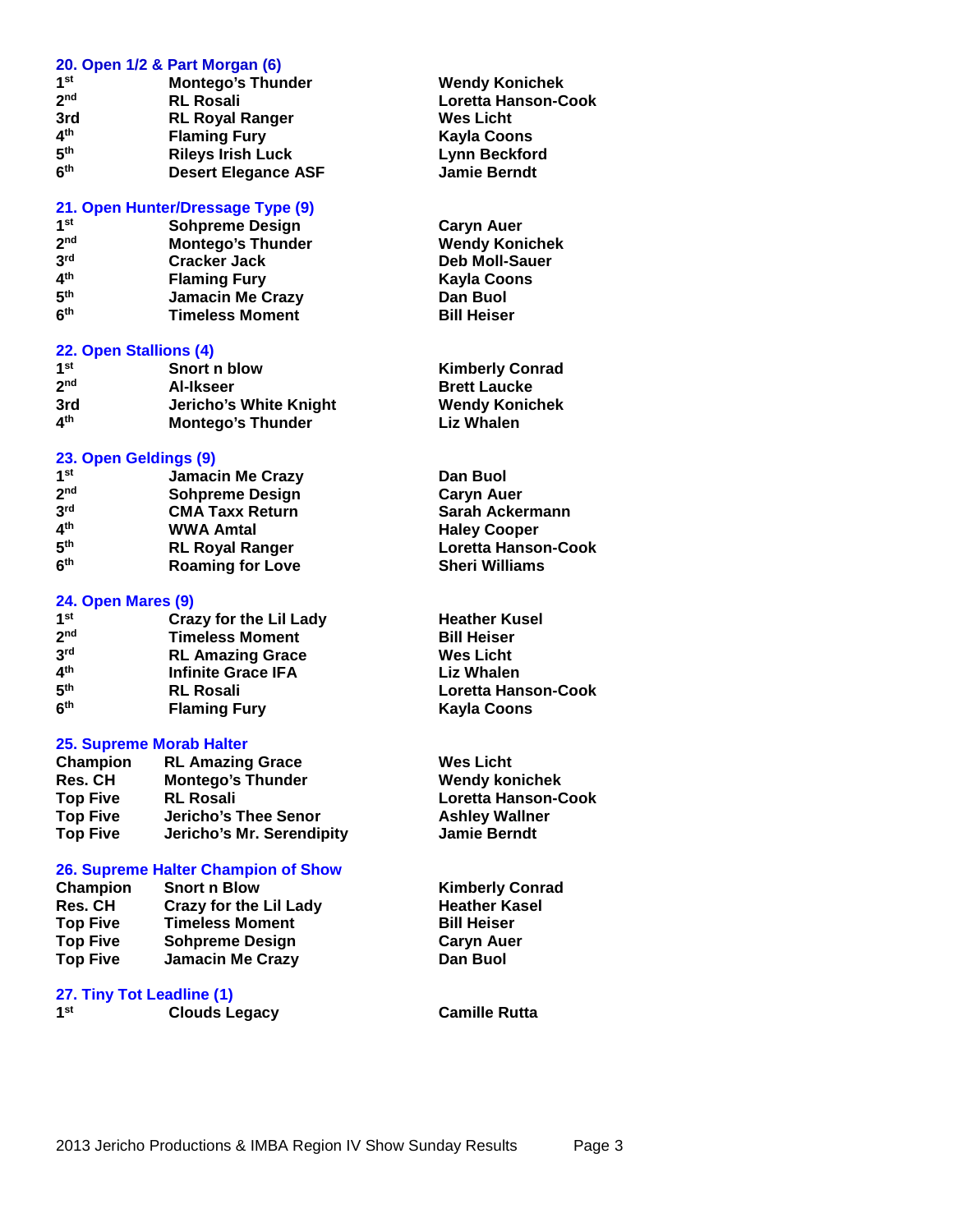| 28. Adult Leadline (5) |                                                                                  |                              |
|------------------------|----------------------------------------------------------------------------------|------------------------------|
| 1 <sup>st</sup>        | <b>NG Autumn Dancer</b>                                                          | <b>Lynn Berndt</b>           |
| 2 <sub>nd</sub>        | <b>Raomin for Love</b>                                                           | <b>Luke Duke</b>             |
| 3 <sup>rd</sup>        | <b>Desert Elegance ASF</b>                                                       | <b>Dan Dunst</b>             |
| 4 <sup>th</sup>        | Jericho's Royal Ashlin                                                           | <b>Arron Wallner</b>         |
| 5th                    | <b>Mi Bonito Bubba</b>                                                           | <b>Miranda Bradford</b>      |
|                        |                                                                                  |                              |
|                        | 29. Open Pleasure Driving (9)                                                    |                              |
| 1 <sup>st</sup>        | Cassie                                                                           | <b>Charlene Ehlert</b>       |
| 2 <sub>nd</sub>        | Honor                                                                            | <b>Peter Heck</b>            |
| 3 <sup>rd</sup>        | <b>Cracker Jack</b>                                                              | <b>Deb Moll-Sauer</b>        |
| 4 <sup>th</sup>        | Georgette                                                                        | <b>Terri Delke</b>           |
| 5 <sup>th</sup>        | <b>RL Amazing Grace</b>                                                          | <b>Wes Licht</b>             |
| 6th                    | <b>April</b>                                                                     | <b>Jennifer Hinckel</b>      |
|                        |                                                                                  |                              |
|                        | 30. Open Pleasure Driving Morab, Morgan, Part-Morgan and Arab, Part-Arab (4)     |                              |
| 1 <sup>st</sup>        | <b>RL Amazing Grace</b>                                                          | <b>Wes Licht</b>             |
| 2 <sub>nd</sub>        | Cassie                                                                           | <b>Char Ehlert</b>           |
| 3 <sup>rd</sup>        | Georgette                                                                        | Terri Dehlke                 |
| 4 <sup>th</sup>        | <b>Julius</b>                                                                    | <b>Sandra Nowicki</b>        |
|                        | 31. Open Pleasure Driving Reinsmanship (8)                                       |                              |
| 1 <sup>st</sup>        | <b>Cracker Jack</b>                                                              | <b>Deb Moll-Sauer</b>        |
| 2 <sub>nd</sub>        | <b>April</b>                                                                     | <b>Jennifer Hinckel</b>      |
| 3 <sup>rd</sup>        | <b>Cassie</b>                                                                    | <b>Char Ehlert</b>           |
| 4 <sup>th</sup>        | Georgette                                                                        | <b>Terri Delke</b>           |
| 5 <sup>th</sup>        | <b>Julius</b>                                                                    | <b>Sandra Nowicki</b>        |
| 6th                    | Winnie                                                                           | Darlene Vanderboom           |
|                        |                                                                                  |                              |
|                        | 32. Jr. Driver Pleasure Driving (2)                                              |                              |
| 1 <sup>st</sup>        | April                                                                            | <b>Jennifer Hinckle</b>      |
|                        |                                                                                  |                              |
| 2nd                    | Whiskey                                                                          | <b>Miranda Henningfeld</b>   |
|                        |                                                                                  |                              |
|                        | 33. Rookie Rider Walk only (3)                                                   |                              |
| 1st                    | Mi Bonita Bubba                                                                  | <b>Amanda Roman</b>          |
| 2nd                    | <b>NG Autumn Dancer</b>                                                          | <b>Lynn Berndt</b>           |
| 3rd                    | Jericho's Magic Lady                                                             | <b>Angie Tuchel</b>          |
|                        | 34. Walk/Trot Rider 13 & under (0)                                               |                              |
|                        |                                                                                  |                              |
|                        | 35. Walk/Trot Novice Horse Hunt or Saddleseat (8)                                |                              |
| 1 <sup>st</sup>        | <b>Craighills Top gun</b>                                                        | <b>Kim Falk</b>              |
| 2 <sub>nd</sub>        | <b>Honor</b>                                                                     | Kayla Soliday                |
| 3 <sup>rd</sup>        | <b>Rileys Irish Luck</b>                                                         | <b>Lynn Beckford</b>         |
| 4 <sup>th</sup>        | <b>WWA Amtal</b>                                                                 | <b>Haley Cooper</b>          |
| 5 <sup>th</sup>        | Jamacin Me Crazy                                                                 | Dan Buol                     |
| 6 <sup>th</sup>        | <b>Clouds Legacy</b>                                                             | <b>Rose Rutta</b>            |
|                        |                                                                                  |                              |
|                        | 36. Walk/Trot Novice Rider Huntseat (5)                                          |                              |
| 1 <sup>st</sup>        | <b>WWA Amtal</b>                                                                 | <b>Haley Cooper</b>          |
| 2 <sub>nd</sub>        | Honor                                                                            | Kayla Soliday                |
| 3 <sup>rd</sup>        | Charisma                                                                         | <b>Sarah Doern</b>           |
| 4 <sup>th</sup>        | <b>Clouds Legacy</b>                                                             | <b>Rose Rutta</b>            |
| 5 <sup>th</sup>        | <b>Flaming Fury</b>                                                              | <b>Kayla Coons</b>           |
|                        | 37. Walk/Trot Huntseat Open (6)                                                  |                              |
| 1 <sup>st</sup>        | <b>Timeless Moment</b>                                                           | Kristen Hendricksen          |
| 2 <sub>nd</sub>        | <b>CMA Taxx Return</b>                                                           | Sarah Ackermann              |
| 3 <sup>rd</sup>        | <b>Honor</b>                                                                     | Kayla Soliday                |
| 4 <sup>th</sup>        | <b>Clouds Legacy</b>                                                             | <b>Rose Rutta</b>            |
| 5 <sup>th</sup>        | <b>Jamacin Me Crazy</b>                                                          | <b>Lisa Buol</b>             |
| 6 <sup>th</sup>        | <b>Charisma</b><br>2013 Jericho Productions & IMBA Region IV Show Sunday Results | <b>Sarah Doern</b><br>Page 4 |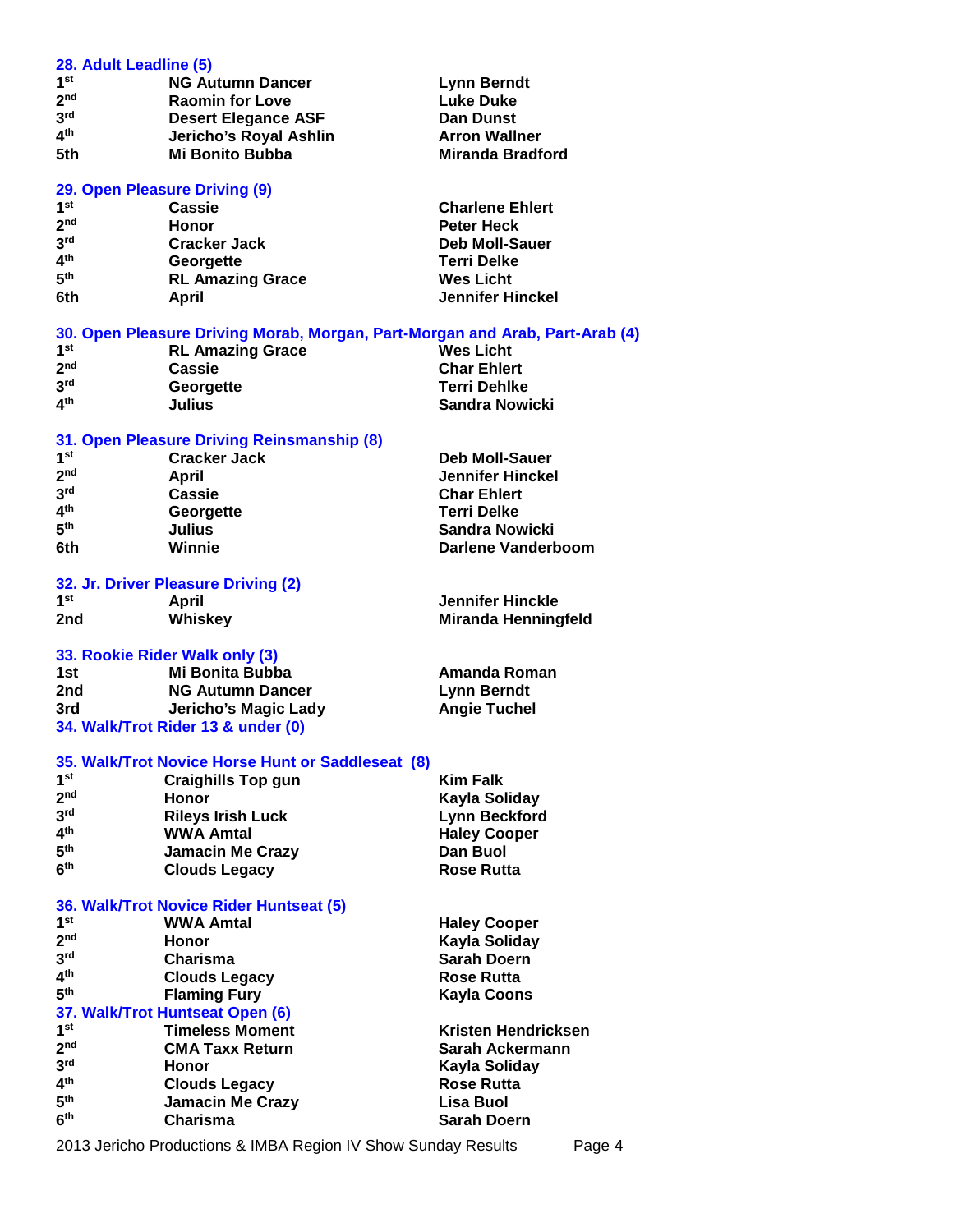| 1st                                                                           | 38. Walk/Trot Novice Rider Saddleseat (1)<br><b>Craighills Top Gun</b>       | <b>Kim Falk</b>            |
|-------------------------------------------------------------------------------|------------------------------------------------------------------------------|----------------------------|
|                                                                               | 39. Walk/Trot Saddleseat Open (2)                                            |                            |
| 1 <sup>st</sup>                                                               | <b>Wildcat Lovin</b>                                                         | <b>Patricia Binner</b>     |
| 2nd                                                                           | <b>Craighills Top Gun</b>                                                    | <b>Kim Falk</b>            |
|                                                                               | 40. Walk/Trot Horses for Heroes any seat (1) Sponsored by: Schuet Industries |                            |
| 1st                                                                           | <b>Jericho's Magic Lady</b>                                                  | <b>Alli Chase</b>          |
| 2nd                                                                           | <b>Tailwinds Fancy That</b>                                                  | <b>Dan Dunst</b>           |
|                                                                               |                                                                              |                            |
|                                                                               | 41. Walk/Trot Novice Horse Western (1)                                       |                            |
| 1st                                                                           | <b>Craighills Top Gun</b>                                                    | <b>Kim Falk</b>            |
|                                                                               | 42. Walk/Trot Novice Rider Western (2)                                       |                            |
| 1st                                                                           | <b>Craighills Top Gun</b>                                                    | <b>Kim Falk</b>            |
| 2 <sub>nd</sub>                                                               | <b>NG Autumn Dancer</b>                                                      | Kalli Wagner               |
|                                                                               |                                                                              |                            |
| 43. Walk / Trot Morab (4)                                                     |                                                                              |                            |
| 1 <sup>st</sup>                                                               | <b>Rileys Irish Luck</b>                                                     | <b>Lynn Beckford</b>       |
| 2 <sub>nd</sub>                                                               | Jericho's Royal Ashlin                                                       | <b>Chris Horne</b>         |
| 3 <sup>rd</sup>                                                               | <b>Desert Elegance ASF</b>                                                   | <b>Jamie Berndt</b>        |
| 4 <sup>th</sup>                                                               | <b>NG Autumn Dancer</b>                                                      | Kalli Wagner               |
|                                                                               | 44. Walk/Trot Western Open (1)                                               |                            |
| 1st                                                                           | <b>Craighills Top Gun</b>                                                    | <b>Kim Falk</b>            |
|                                                                               | 45. Huntseat Pleasure Morab (0)                                              |                            |
|                                                                               | 46. Huntseat Pleasure Novice Horse or Rider (3)                              |                            |
| 1 <sup>st</sup>                                                               | <b>WWA Amtal</b>                                                             | <b>Haley Cooper</b>        |
| 2 <sub>nd</sub>                                                               | Honor                                                                        | Kayla Soliday              |
| 3 <sup>rd</sup>                                                               | Charisma                                                                     | <b>Sarah Doern</b>         |
|                                                                               |                                                                              |                            |
|                                                                               | 47. Huntseat Pleasure Morab, Morgan, Part-Morgan, Arabian, Part-Arabian (4)  |                            |
| 1 <sup>st</sup>                                                               | <b>WWA Amtal</b>                                                             | <b>Haley Cooper</b>        |
| 2 <sub>nd</sub>                                                               | <b>Timeless Moment</b>                                                       | Kristen Hendricksen        |
| 3 <sup>rd</sup>                                                               | <b>Cool Kid Flash</b>                                                        | Jessica Cole               |
| 4 <sup>th</sup>                                                               | <b>CMA Taxx Return</b>                                                       | Sarah Ackermann            |
|                                                                               | 48. Huntseat/Saddleseat Pleasure Jr. rider (2)                               |                            |
| 1 <sup>st</sup>                                                               | Charisma                                                                     | Sarah Doern                |
| 2 <sub>nd</sub>                                                               | Honor                                                                        | Kayla Soliday              |
|                                                                               |                                                                              |                            |
| 1 <sup>st</sup>                                                               | 49. Huntseat Pleasure Open (5)                                               |                            |
| 2 <sub>nd</sub>                                                               | <b>Timeless Moment</b>                                                       | Kristen Hendricksen        |
|                                                                               | <b>WWA Amtal</b>                                                             | <b>Haley Cooper</b>        |
| 3 <sup>rd</sup>                                                               | <b>CMA Taxx Return</b>                                                       | Sarah Ackermann            |
| 4 <sup>th</sup>                                                               | Charisma                                                                     | Sarah Doern                |
| 5 <sup>th</sup>                                                               | Honor                                                                        | Kayla Soliday              |
| 50. Open Sport Horse Under Saddle (1)                                         |                                                                              |                            |
| 1st                                                                           | <b>Timeless Moment</b>                                                       | <b>Kristen Hendricksen</b> |
|                                                                               |                                                                              |                            |
| 1st                                                                           | 51. MABC Sport Horse Under Saddle (1)<br><b>Cool Kid Flash</b>               | Jessica Cole               |
|                                                                               |                                                                              |                            |
| 52. Saddleseat Pleasure Morab, Morgan, Part-Morgan, Arabian, Part-Arabian (0) |                                                                              |                            |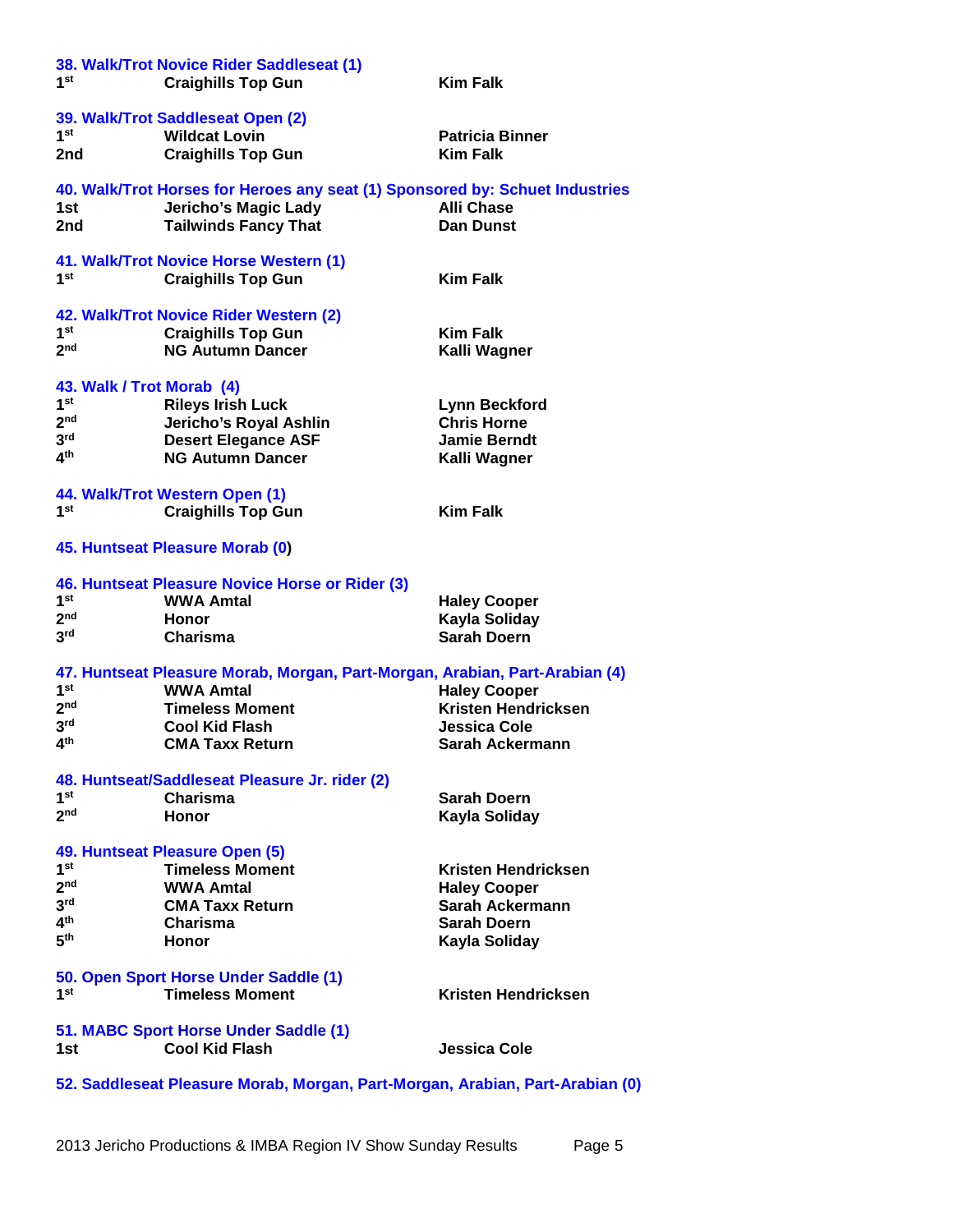| 1st                              | 53. Saddleseat Pleasure Open (1)<br><b>Wildcat Lovin</b>                                       | <b>Patricia Binner</b>     |
|----------------------------------|------------------------------------------------------------------------------------------------|----------------------------|
| 1st                              | 54. Western Pleasure Novice Horse or Rider (1)<br><b>WWA Amtal</b>                             | <b>Haley Cooper</b>        |
| 1st                              | 55. Western Pleasure Morab, Morgan, Part-Morgan, Arabian, Part-Arabian (1)<br><b>WWA Amtal</b> | <b>Haley Cooper</b>        |
| 1 <sup>st</sup>                  | 56. Western Pleasure Open (1)<br><b>WWA Amtal</b>                                              | <b>Haley Cooper</b>        |
|                                  | 57. Western Pleasure Morab (0)                                                                 |                            |
|                                  | 58. Western Pleasure Jr. Rider 17 & under (0)                                                  |                            |
|                                  | 59. Bob Hope Pleasure (5)                                                                      |                            |
| 1st                              | <b>Wildcat Lovin</b>                                                                           | <b>Patricia Binner</b>     |
| 2 <sub>nd</sub>                  | <b>Craighills Top Gun</b>                                                                      | <b>Kim Falk</b>            |
| 3 <sup>rd</sup>                  | <b>Jericho's Magic Lady</b>                                                                    | <b>Alli Chase</b>          |
| 4 <sup>th</sup>                  | <b>CMA Taxx Return</b>                                                                         | <b>Sue Ackermann</b>       |
| 5 <sup>th</sup>                  | <b>Tailwinds Fancy That</b>                                                                    | <b>Chris Horne</b>         |
|                                  | 60. Walk/Trot Grooms Class (3)                                                                 |                            |
| 1 <sup>st</sup>                  | <b>NG Autumn Dancer</b>                                                                        | <b>Ashley Wallner</b>      |
| 2 <sup>nd</sup>                  | <b>Desert Elegance ASF</b>                                                                     | <b>Wendy Konichek</b>      |
| 3 <sup>rd</sup>                  | Jericho's Royal Ashlin                                                                         | <b>Jamie Berndt</b>        |
|                                  | 60a. Timed Cones Driving (7)                                                                   |                            |
| 1 <sup>st</sup>                  | Georgette                                                                                      | <b>Terri Delke</b>         |
| 2 <sub>nd</sub>                  | <b>April</b>                                                                                   | <b>Jennifer Hinckel</b>    |
| 3 <sup>rd</sup>                  | Cassie                                                                                         | <b>Char Ehlert</b>         |
| 4 <sup>th</sup>                  | Winnie                                                                                         | Darlene Vanderboom         |
| 5 <sup>th</sup>                  | <b>Cracker Jack</b>                                                                            | <b>Deb Moll-Sauer</b>      |
| 6th                              | Whiskey                                                                                        | <b>Miranda Henningfeld</b> |
|                                  | 61. Scurry Race Driving (7)                                                                    |                            |
| 1 <sup>st</sup>                  | April                                                                                          | <b>Jennifer Hinkel</b>     |
| 2 <sub>nd</sub>                  | Winnie                                                                                         | Darlene Vanderboom         |
| 3 <sup>rd</sup>                  | Whiskey                                                                                        | <b>Miranda Henningfeld</b> |
| 4 <sup>th</sup>                  | <b>Julius</b>                                                                                  | <b>Sandra Nowicki</b>      |
| 5 <sup>th</sup>                  | <b>Cassie</b>                                                                                  | <b>Char Ehlert</b>         |
| 6th                              | Georgette                                                                                      | <b>Terri Delke</b>         |
|                                  | 62. Gamblers Choice Obstacle Driving (6)                                                       |                            |
| 1 <sup>st</sup>                  | <b>April</b>                                                                                   | <b>Jennifer Hinckel</b>    |
| 2 <sub>nd</sub>                  | Winnie                                                                                         | <b>Darlene Vanderboom</b>  |
| 3 <sup>rd</sup>                  | <b>Cassie</b>                                                                                  | <b>Char Ehlert</b>         |
| 4 <sup>th</sup>                  | Georgette                                                                                      | <b>Terri Delke</b>         |
| 5 <sup>th</sup>                  | <b>Julius</b>                                                                                  | <b>Sandra Nowicki</b>      |
| 6th                              | Whiskey                                                                                        | <b>Miranda Henningfeld</b> |
| 63. Ground Driving Obstacles (4) |                                                                                                |                            |
| 1 <sup>st</sup>                  | <b>April</b>                                                                                   | <b>Jennifer Hinckel</b>    |
| 2 <sub>nd</sub>                  | Cassie                                                                                         | <b>Char Ehlert</b>         |
| 3 <sup>rd</sup>                  | Whiskey                                                                                        | <b>Miranda Henningfeld</b> |
| 4 <sup>th</sup>                  | <b>Desert Elegance ASF</b>                                                                     | <b>Wendy Konichek</b>      |